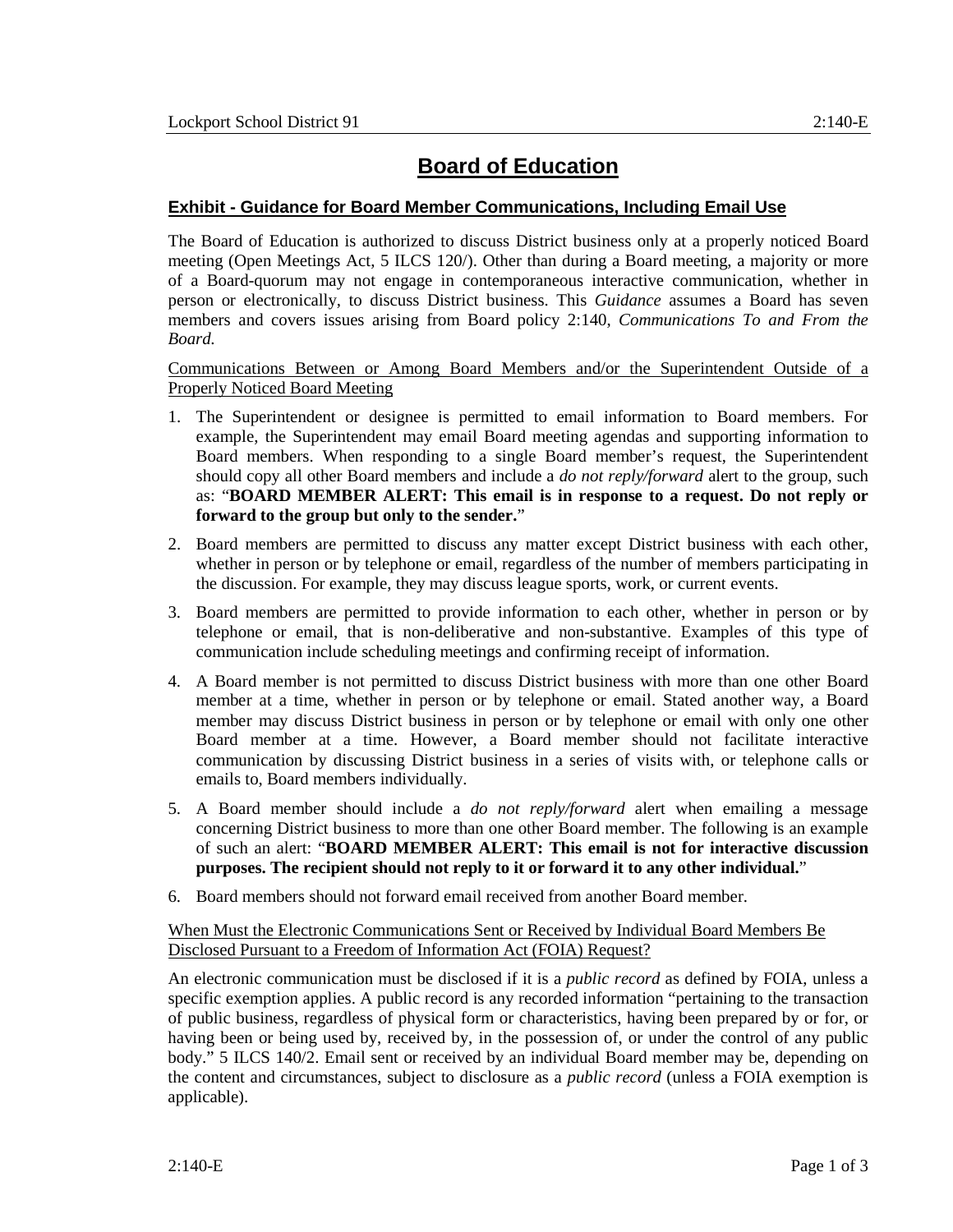If a Board member uses a District-provided device or email address to discuss public business, the email is subject to disclosure under FOIA, barring an applicable exemption. If a Board member uses a private device and email address, the communication is subject to FOIA if it satisfies this test:

**First**, the communication pertains to the transaction of public business, and

**Second**, the communication was: (1) prepared by a public body, (2) prepared for a public body, (3) used by a public body, (4) received by a public body, (5) possessed by a public body, and/or (6) controlled by a public body.

This test is from the appellate court decision in City of Champaign v. Madigan, 992 N.E.2d 629 (Ill.App.4th, 2013).

The following *examples* describe FOIA's treatment of electronic communications:

- 1. If an electronic communication does not pertain to public business, it is not a public record and is not subject to a FOIA request.
- 2. An electronic communication pertaining to public business that is:
	- a. Sent and/or received by an individual Board member using a personal electronic device and personal email address while he or she is at home or work **would not be a public record**. Individual Board members, alone, cannot conduct school District business. As stated earlier, emails among a majority or more of a Board-quorum violate the Open Meetings Act and, thus, are subject to disclosure during proceedings to enforce the Open Meetings Act.
	- b. Sent and/or received by an individual Board member on a District-issued device or Districtissued email address **will be a public record** and subject to FOIA. The electronic communication is under the control of the District.
	- c. Received by an individual Board member on a personal electronic device and then forwarded by the Board member to a District-owned device or server **will be a public record** and subject to FOIA. The electronic communication is under the control of the District.
	- d. Received by an individual Board member using a personal electronic device and personal email address, and then forwarded by the Board member to enough members to constitute a majority or more of a Board-quorum **will be a public record** and subject to FOIA. The electronic communication is in the District's possession.
	- e. Either sent to or from a Board member's personal electronic device during a Board meeting **will be a public record** and subject to FOIA. The electronic communication is in the District's possession because Board members were functioning collectively as a public body.

The District's Freedom of Information Officer and/or Board Attorney will help determine when a specific communication must be disclosed pursuant to a FOIA request.

#### When Must Electronic Communications Be Retained?

Email that qualifies under FOIA as a *public record* will need to be stored pursuant to the Local Records Act, only if it is evidence of the District's organization, function, policies, procedures, or activities or contains informational data appropriate for preservation (Local Records Act, 50 ILCS 205/). An example is any email from a Board officer concerning a decision made in his or her capacity as an officer. If a Board member uses his or her personal email, he or she must copy this type of email to the appropriate District office where it will be stored. If made available, Board members should use their email accounts provided by the District and the District will automatically store the official record messages. The District will delete these official record messages as provided in an applicable, approved **retention schedule.** Of course, email pertaining to public business that is sent or